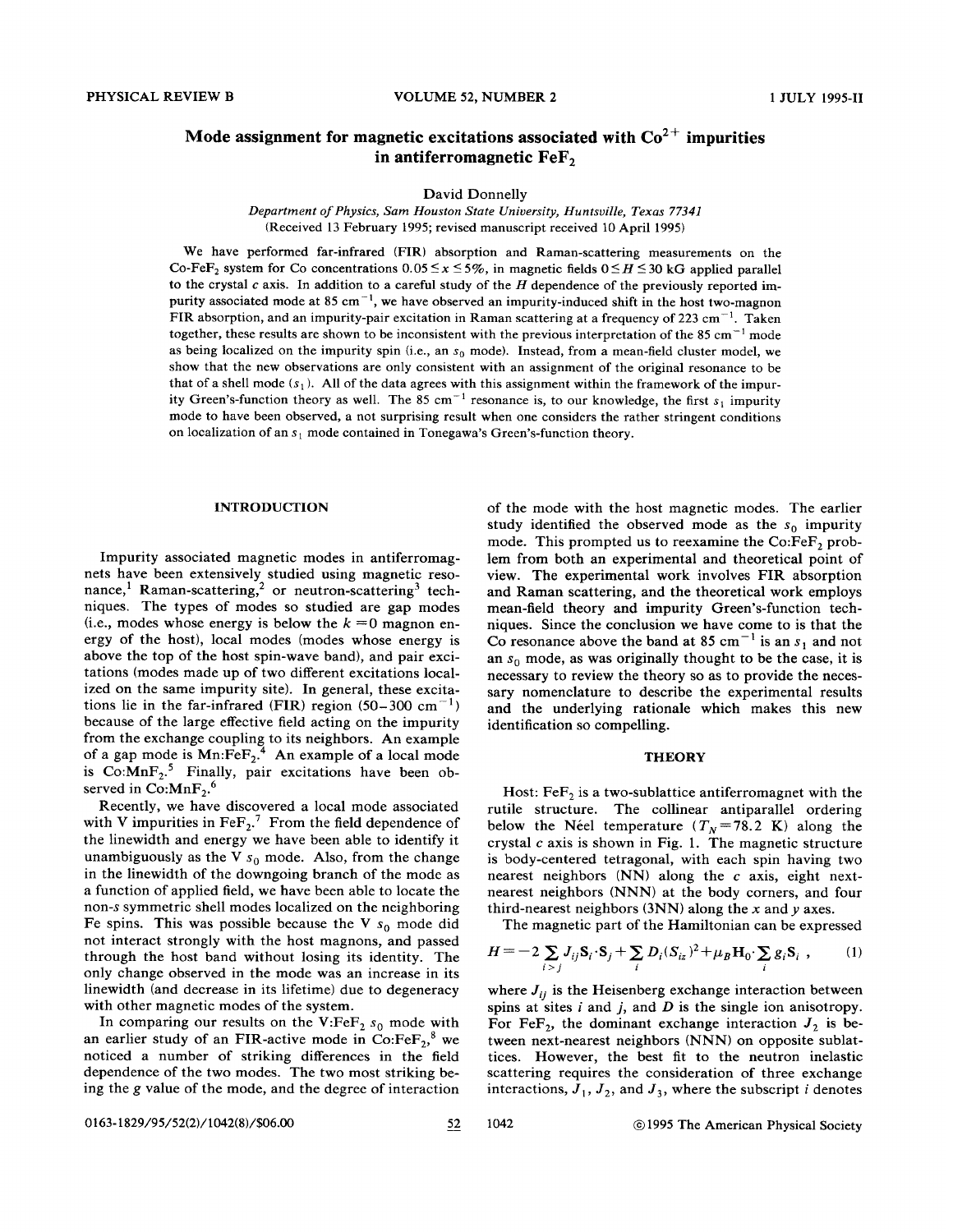

FIG. 1. Rutile crystal structure. Small circles are  $F^-$  ions, and large circles are transition-metal ions. Spin alignment at low temperature is also shown.

the *i*th nearest neighbor.<sup>9</sup> Because  $D < 0$ , the spins align along the easy  $(c)$  axis. The Zeeman term describes the interaction of the spins with an external magnetic field  $H_0$ .

Using well known spin operator second quantization techniques one can transform Eq. (I) into a spin-wave Hamiltonian whose low-lying collective excitations are characterized by a change in the total spin of the crystal of  $\pm 1$ . The magnon dispersion relation can be calculated by diagonalizing the Hamiltonian using the usual transformations to Bose creation and annihilation operators.<sup>10</sup> In Fe $F_2$ , dispersion has been measured with inelastic neutron scattering,<sup>11</sup> and the values of  $J_1$ ,  $J_2$ , and  $J_3$ , and D determined by fitting the theoretical dispersion relation to the data. The energy of the gap at  $k=0$  is best determined from antiferromagnetic resonance to be 52.4  $cm^{-1}$ . The energies of the magnons at the zone boundary are directly related to the values of  $J_1$ ,  $J_2$ ,  $J_3$ , which are  $J_1 = 0.024 \pm 0.03$  cm<sup>-1</sup>,  $J_2 = -1.82 \pm 0.05$  cm<sup>-1</sup>,<br>  $J_3 = -0.097 \pm 0.03$  cm<sup>-1</sup>, and  $D = -6.46 \pm 0.15$  cm<sup>-19</sup>. Because  $J_1$  and  $J_3$  are much smaller than  $J_2$ , there is only a slight anisotropy in the magnon energies at the different symmetry points on the Brillouin-zone boundary and to structure in the magnon density of states  $N(E)$ . For what follows the most important feature is that the magnon energy along (001) is 79.1  $cm^{-1}$  at the top of the band. In the presence of an applied magnetic field, the magnon band splits into two branches, one whose energy increases with increasing field (upgoing) and one whose energy decreases (downgoing).

Experimentally, two aspects of the host magnon FIR absorption spectrum are observed. The first of these is antiferromagnetic resonance (AFMR), the resonance excitation of the  $k=0$  magnon which has been extensively studied, and is well understood. $4,12$  The second is the two-magnon absorption band which occurs as a result of one photon being absorbed, and two magnons of equal energy and opposite wave vector being created. Because magnons from different parts of the Brillouin zone contribute differently to the two-magnon absorption, it has a rather complicated structure. The mechanism for the two-magnon absorption involves creation of two magnons on adjacent sites in the crystal via the excitation of a virtual electronic state. One feature of the two-magnon absorption which will be important for our purposes later on is the field independence of its energy. Because adjacent Fe sites are on opposite sublattices, the energy of one of the created magnons increases in an applied field by the same amount the energy of the second magnon decreases.

Impurity: When an impurity spin is substituted for a host spin, the spectrum of magnetic excitations changes. In particular, the presence of the impurity breaks the translational symmetry of the crystal, and new modes arise which are associated with the presence of the impurity. The energies and spatial distribution of the impurity associated modes are dependent on the spin and single-ion anisotropy of the impurity, and the exchange interaction between the impurity and the host. Only if the energies lie outside (either above or below) the band of host excitations will the modes be spatially localized on or around the impurity-a necessary though not sufficient condition.

There are several levels of approximations which can be used to calculate the energies of impurity associated modes. The simplest of these is to treat the cluster of the impurity and its exchange coupled host spins in the mean-field approximation. This model assumes that the impurity concentration is low enough that impurities do not interact with each other. In this approximation, each spin precesses in the effective field created by the surrounding spins. In the case of the impurity spin, we may write the effective Hamiltonian as

$$
H = -2J'_{1} \sum_{\gamma} S_{iz} S_{\gamma z} - 2J'_{2} \sum_{\delta} S_{iz} S_{\delta z} + D'(S_{iz})^{2}
$$
  
-g\mu\_{B} H\_{0} \cdot S\_{i} , (2)

where the first sum is over nearest neighbors  $\gamma$  coupled to the impurity via  $J'_1$ , and the second sum is over next nearest neighbors  $\delta$  coupled to the impurity via  $J'_{2}$ . Also included are the anisotropy and Zeeman terms for the impurity. With the impurities randomly distributed throughout the crystal, there will be equal numbers on both sublattices. Hence, the impurity associated modes will split into two branches in a field  $H_0$  parallel to the c axis of the crystal in the same way as do the host modes. For the excitation localized on the impurity, its energy will vary with  $H_0$  with the g value of the impurity, rather than with that of the host. A Hamiltonian for the cluster of the host spins which are exchange coupled to an impurity will yield a different mode and will have its energy change with the host g value as  $H_0$  is varied.

If the temperature  $T \ll T_N$ , the spin operators may be replaced by their ground-state expectation values, which, in the Néel state, are just the magnitudes of the spins. There are then two modes associated with the presence of the impurity. The first of these modes is localized on the impurity itself. This is the mode which is usually observed experimentally, and it is referred to as the  $s_0$ mode. The energy of this mode can be determined by assuming that the z component of the impurity spin decreases by I, and ignoring the effect of transverse-spin components. The energy of the  $s_0$  mode is then given by

$$
E_{s0} = -2z_1J_1'S - 2z_2J_2'S + (2S'-1)D' \pm g'\mu_B H_0 , \qquad (3)
$$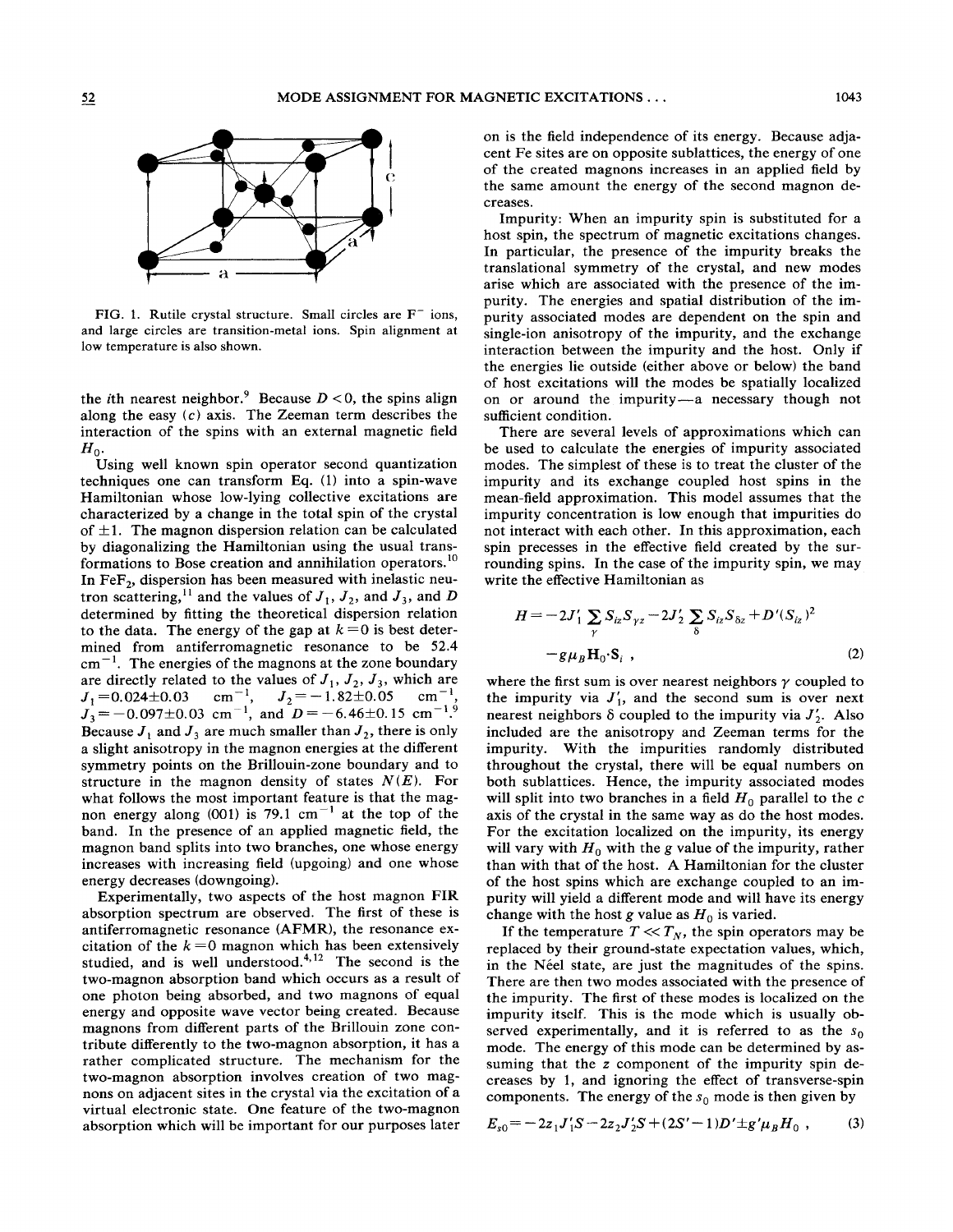where  $z_1$  is the number of nearest neighbors and  $z_2$  is the number of next-nearest neighbors (two and eight, respectively for  $\text{FeF}_2$ ). We have included in the expression for the energy two host-impurity exchange interactions. For some impurities, however, only one interaction is required.

Because a host spin which has an impurity as a neighbor feels a different effective field than a host spin which has all host neighbors, there is also a second mode which is localized on the neighbors to an impurity. If a single host-impurity exchange between NNN is assumed, the mode will be localized on NNN to an impurity. This mode is referred to as the shell mode, and its energy is given by

$$
E_{shell} = E_{ZB} + 2J_2S - 2J'_sS' \pm g\mu_B H_0 , \qquad (4)
$$

where  $E_{\text{ZB}}$  is the  $H_0$ =0 energy of a host zone-boundary magnon and is given by

$$
E_{ZB} = -2z_1J_1S - 2z_2J_2S + D(S_z)^2.
$$
 (5)

Note again that the energies of the  $s_0$  and shell modes have different field dependence, with the  $s_0$  mode having the *g* value of the impurity, and the shell mode having the g value of the host. If there is an appreciable difference in the two g values, this fact can be used to determine which spins are involved in a particular excitation. Note also that the shell-mode energy is close to the energy of zoneboundary host magnons, with the difference determined by the difference between host-host and host-impurity exchange.

Because the far-infrared (FIR) driving field is spatially uniform, only individual modes of uniform (s) symmetry can be observed experimentally. However, pair excitations with particular symmetries can also be observed. The pair excitations involve the simultaneous creation of an  $s_0$  mode and a shell mode at the same impurity site by a single photon. The process involved in these excitations is similar to that associated with the host twomagnon absorption in that they proceed via a virtual electronic state. The pair excitations can be observed both in Raman scattering and in FIR absorption. In FIR absorption, a component of the electric field of the incident light must be parallel to the  $c$  axis. We can determine the energy of these excitations by assuming that an  $s_0$  mode is excited on the impurity, and that a shell mode is then excited on the neighboring spins. The host spins would see a smaller effective field due to the impurity because the impurity spin has decreased by 1. The energy of the pair excitation is then given by

$$
E_{\text{pair}} = -2z_1J_1'S - 2z_2J_2'S + (2S' - 1)D' + E_{\text{ZB}} + 2J_2S - 2J_2'(S' - 1) \pm (g - g')\mu_B H_0.
$$
 (6)

While the mean-field cluster approximation gives a good intuitive picture of impurity associated modes, it has some shortcomings. First, this approximation only predicts two (impurity and shell) impurity associated modes whereas from the number of spins in the cluster of  $z + 1$  (1 impurity and z neighbors) ions one should expect  $z + 1$  modes. Also, this approximation is rather crude, and is usually only accurate to within 10%. The accuracy becomes even worse as the impurity mode energies approach the energies of the host modes. If accurate predictions are to be made, one must resort to more elaborate methods of calculation.

Much more accurate predictions may be obtained by using the method of impurity Green's functions. This method has been used previously to predict the properties of substitutionally doped anitferromagnets.  $15 - 15$  The pure crystal Green's functions are first calculated by decoupling the equations of motion in the random-phase approximation. This reduces the Green's functions to two-spin correlation functions by removing higher-order terms associated with longitudinal spin correlations. The impurity Green's functions are then obtained from the pure crystal Green's functions by assuming that the impurity produces a spatially localized potential. The problem is then reduced to the solution of a secular determinant. For a single host-impurity exchange interaction  $J'_2$ , this determinant is  $(z + 1) \times (z + 1) = 9 \times 9$ . The problem is further simplified by introducing a unitary transformation which block diagonalizes the matrix.<sup>16</sup> The blocks then transform according to various irreducible representations of the impurity point group, and the modes are classified by these representations. For the system under consideration, there are a total of nine impurity associated modes, only two of which are of s symmetry; an  $s_0$  mode localized on the impurity, and an  $s_1$ mode which is localized on the next-nearest neighbors to the impurity. The remainder, all non-s modes, are also localized on the neighbors to the impurity. There are three modes of *p* symmetry, three of *d* symmetry, and one of  $f$  symmetry. It should be noted again that the energies of all the shell modes are close to the top of the host magnon band, with the energy separation determined by the difference in the host-host and host-impurity exchange interaction. 13,16 The different modes can be pictured semiclassically as precessing spins. The two s-symmetry modes can then be thought of as either the impurity or its eight nearest neighbors precessing in phase. These two modes are shown schematically in Fig. 2.

The impurity Green's-functions technique is particularly useful in establishing the conditions for localization of the various symmetry shell modes as a function of impurity and host parameters  $(S, S', J_2, J'_2, D, \text{ and } D').$ Extensive calculations have been made by Tonegawa,<sup>13</sup> and we directly use his results. Since only s-symmetry



FIG. 2. Schematic representation of s-symmetry modes. (a) Impurity mode, (b) shell mode.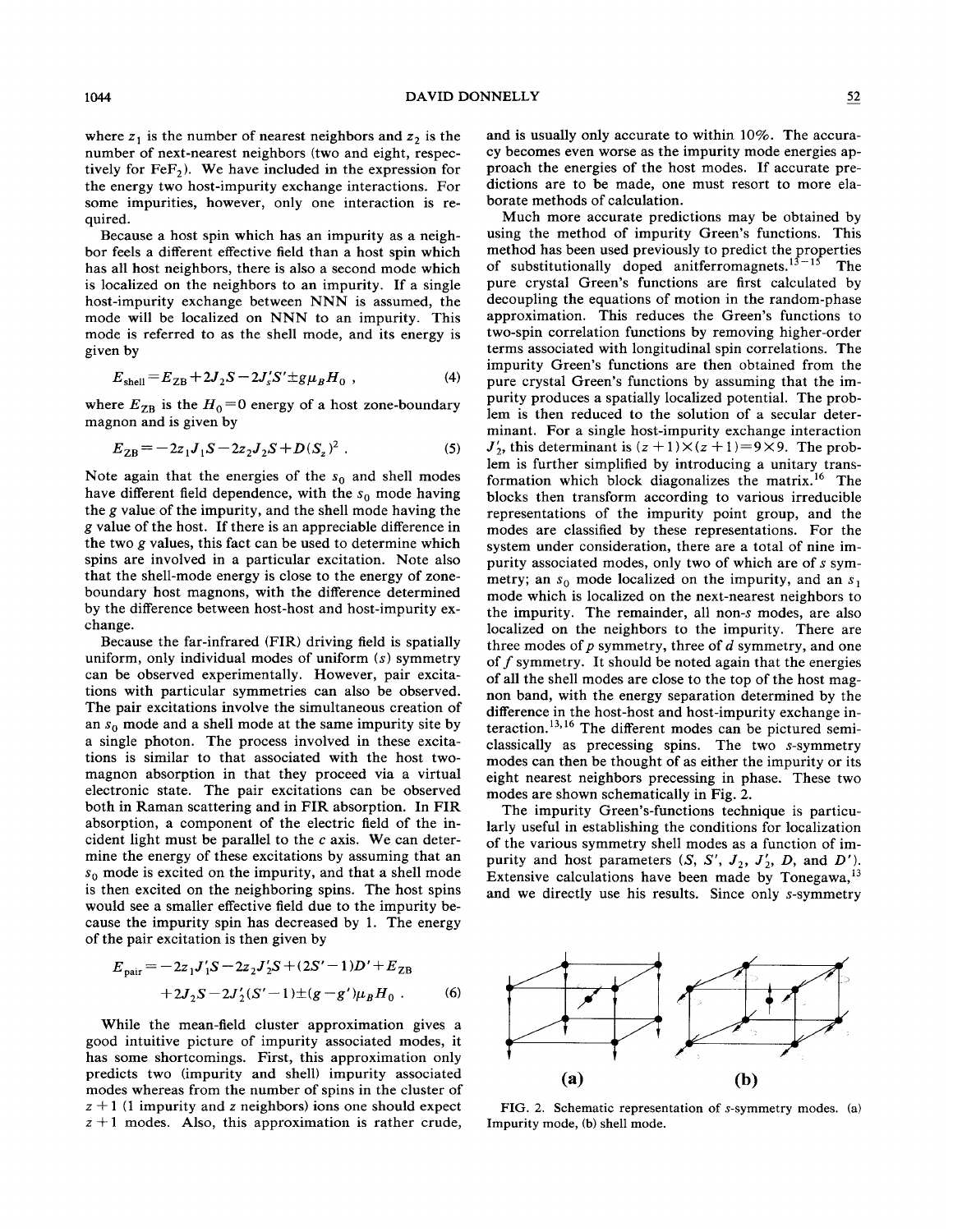modes may be observed in FIR absorption, we only consider the condition for localization of the  $s_1$  shell mode. (The  $s_0$  mode is assumed to be localized if its energy is outside of the host magnon band.) The condition for localization of the  $s_1$  mode, i.e., for it to appear above the top of the host magnon band, is given by

$$
\beta > \frac{1}{(1+\delta+\beta\delta')} ,
$$

where

$$
\beta = \frac{S'}{S}
$$
,  $\delta = \frac{D}{z_2 J_2}$ ,  $\delta' = \frac{D'}{z_2 J_2}$ 

Note that this condition does not depend on the size of the host-impurity exchange interaction.<sup>17</sup>

Another result of Tonegawa's calculation is worth noting. If the anisotropy of both the host and impurity are ignored, then there is value of  $\beta$  below which there will never be a localized  $s_1$  mode, regardless of how large is the host-impurity exchange. This result seems at first glance to be somewhat strange, as the mean-field energy of the shell mode depends linearly on the host-impurity exchange. The interpretation of this result is that as the impurity spin gets smaller, or as the  $s_1$  mode energy gets closer to the top of the host magnon band, the  $s_1$  mode becomes more spatially delocalized, eventually becoming indistinguishable from the host modes. From these conditions, one would expect that a special combination of parameters would be required to observe a localized  $s_1$ mode.

#### **EXPERIMENTAL RESULTS**

The first experiments performed on the Co:FeF, system were the measurement of FIR absorption as a function of applied field at normal incidence with the incident light propagating along the  $c$  axis of the crystal. This repeated the earlier measurements.<sup>8</sup> Our measurements were made on a single-crystal sample with a nominal Co concentration of 0.05%. Absorption was measured in fields  $0 \le H \le 30$  kG using a Bomem DA3.002 Michelson-type Fourier-transform spectrometer. Samples were cooled in a He bath cryostat, which also contained the superconducting solenoid, to  $T=6$  K. To improve signal-to-noise ratios, the method of field ratios was used. In this method, the ratio of spectra of different magnetic fields is taken, thereby eliminating any spectral features which do not change with an applied field. A typical ratio spectrum for this sample is shown in Fig. 3. This ratio spectrum is typical of a magnetic impurity mode. The absorption which points up is the mode at  $H=0$ , while the two absorptions which point down are the two branches of the mode which has split in the applied field.

We observed a uniform impurity associated mode at an energy of 85.0 cm<sup>-1</sup> at  $H=0$ , which is  $\sim 0.5$  cm<sup>-1</sup> lower than the previously published result. There are two possible explanations for this discrepancy. The first is that there is some concentration dependence in the energy of the mode. The previous study was performed on samples



FIG. 3. Ratio spectrum of 0.05% Co:FeF<sub>2</sub>. Absorptions at  $H=0$  and  $H=30$  kG are indicated.

which had a higher Co concentration  $(0.5-4\%)$  than the crystals we used. However, no concentration dependence of the mode energy was reported, and in the concentrations we studied  $(0.05-1\%)$ , we also observed no concentration dependence in the energy. A more plausible explanation for the difference in the zero-field energies is that the frequency calibrations of the two spectrometers used were slightly different. This explanation would also account for a discrepancy in the location of the top of the  $\text{FeF}_2$  magnon band in the previous study. The proximity of the mode to the top of the  $\text{FeF}_2$  magnon was also intriguing in light of the earlier results on  $V:FeF<sub>2</sub>$ .

The dependence on applied field of the energy of both branches of the observed mode is shown in Fig. 4. The data from the previous study, along with the results of this study are shown. There are two things to note about the data. First, the energy of neither branch of the observed mode changes linearly with field. Second, the upgoing branch begins to exhibit linear behavior at high fields, but its g value is very close to that of the host  $(g_{obs} = 2.2, g_{FeF<sub>2</sub>} = 2.22)$ . This value is very different from the g values for  $Co^{2+}$  ions measured in similar octahedrally coordinated F<sup>-</sup> environments  $[g = 3.2$  for Co s<sub>0</sub><br>mode in MnF<sub>2</sub>,<sup>18</sup> g = 4.1 for Co<sup>2+</sup> electron paramagnetic resonance (EPR) in  $\text{ZnF}_2$ ,<sup>19</sup> g = 4.24 for Co<sup>2+</sup> EPR in<br>MgF<sub>2</sub>,<sup>20</sup> and g = 2.8 for CoF<sub>2</sub> AFMR (Ref. 21)]. The fact that the g value of the mode is so close to that of the host and so different from that of the impurity suggests that the mode is localized on Fe spins rather than on the Co impurities. This would make it an  $s_1$  shell mode rather than the usual  $s_0$  impurity mode.

Further support of this conjecture is found in the strong interaction of the mode with the host zoneboundary magnons. The downgoing branch of the im-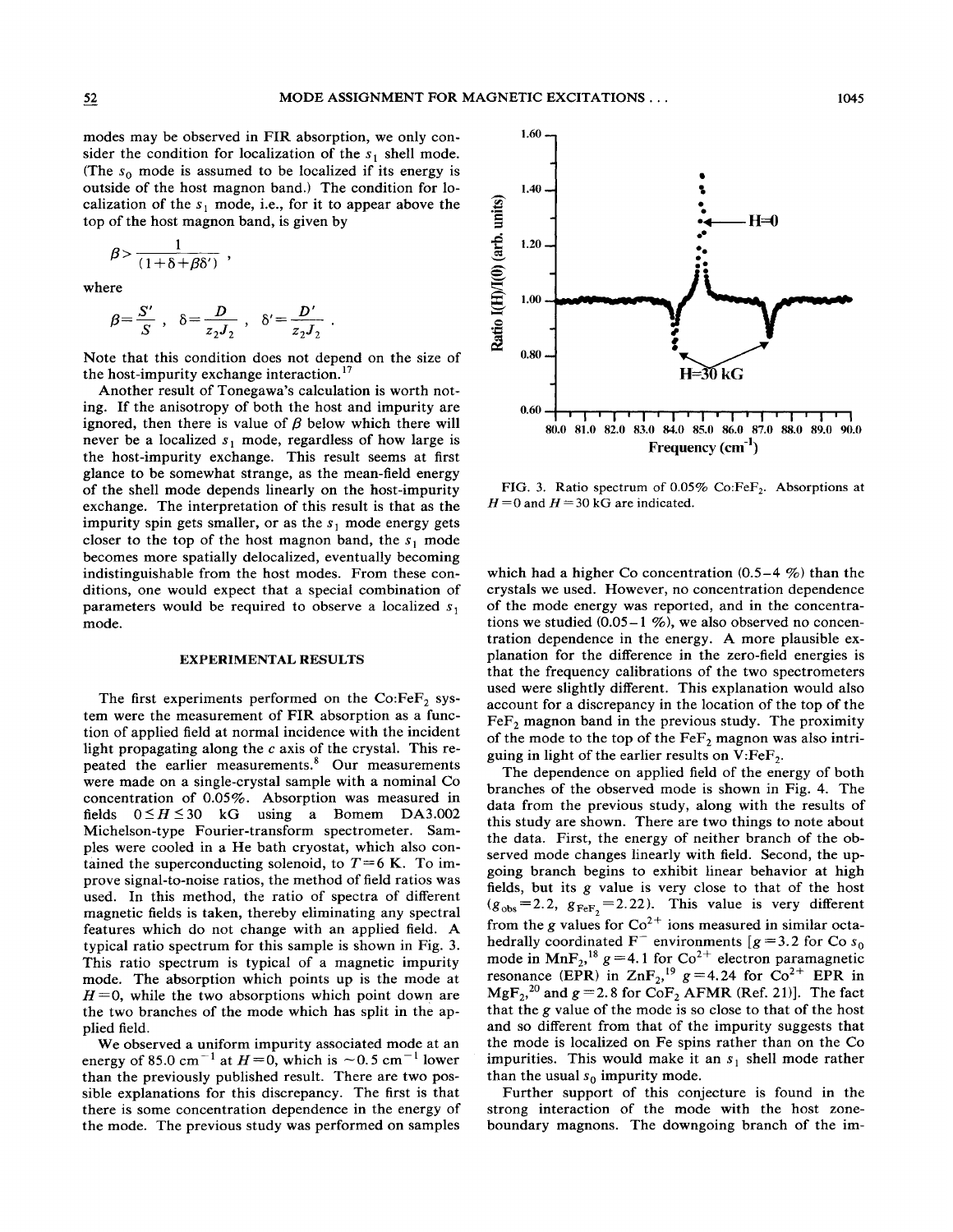

FIG. 4. Frequency vs field for Co:FeF<sub>2</sub> mode. Previous work along with results of current study is shown. Top of  $FeF<sub>2</sub>$  magnon band and g value of upgoing branch are also shown.

purity mode actually exhibits anticrossing, increasing its energy with applied field at high fields. The interaction also affects the host magnons. This effect is visible in an induced field dependence of the  $FeF<sub>2</sub>$  two-magnon absorption. Recall that in pure  $\text{FeF}_2$ , the two-magnon absorption is independent of applied field. However, while looking for pair modes in a 45° geometry where both the wave vector of the incident light and the applied magnetic field were at  $45^\circ$  angle to the c axis, an "artifact" appeared in the ratio spectrum at an energy of  $\sim 160 \text{ cm}^{-1}$ . A ratio spectrum showing this artifact is shown in Fig. 5(a). Note that this ratio spectrum does not look like the ratio spectrum of an impurity associated mode, as there are not two field-dependent branches. However, this is evidence that something is changing when a magnetic field is applied. Closer examination reveals that the energy of this "artifact" is on the high-energy side of the  $\text{FeF}_2$ two-magnon absorption. Recall that the two-magnon absorption is caused by the creation of two magnons of equal and opposite wave vector by a single magnon. This effect is normally independent of any applied magnetic field, but the presence of Co impurities causes it to change. A transmittance spectrum showing the twomagnon absorption is shown in Fig. 5(b). Close examination revealed that the "artifact" observed in the ratio spectra was indeed caused by a small change in the shape of the two-magnon absorption. This effect was observed at Co concentrations as low as 1%.

To further test the hypothesis that the observed mode was the  $s_1$  mode, we first performed Raman-scattering experiments on the  $Co:FeF<sub>2</sub>$  system in an effort to observe impurity-pair excitations. These modes have been observed in similar systems using both Raman-scattering<sup>22</sup> and FIR absorption. $2$  Incident light was provided by the 514 nm line of an  $Ar^+$  ion laser, and the scattered light was detected with a double monochromator using a cooled, photon counting photomultiplier. The Raman spectrum of a sample with a nominal Co concentration of 0.5% was measured. The sample was cooled in a He bath cryostat to a temperature of 4.5 K, and frequency shifts between 40 and 500  $\text{cm}^{-1}$  were scanned.

Along with the phonon and magnon peaks which are usually observed in  $FeF<sub>2</sub>$ , an additional peak was observed at a frequency shift of 223 cm<sup>-1</sup> which was not present in pure  $FeF<sub>2</sub>$ . The Raman spectrum of this peak is shown in Fig. 6(a). Because there is a Raman-active



FIG. 5. (a) Ratio spectrum of  $3\%$  Co:FeF<sub>2</sub> taken in  $45^\circ$ geometry. Spectra at  $H = 0$  and  $H = 30$  kG are used. Artifact is clearly visible. (b) Transmittance of  $3\%$  Co:FeF<sub>2</sub> taken in  $45^\circ$ geometry. Two-magnon absorption is visible, and energy of artifact in ratio spectrum is also indicated. Note that horizontal scale is different than in (a).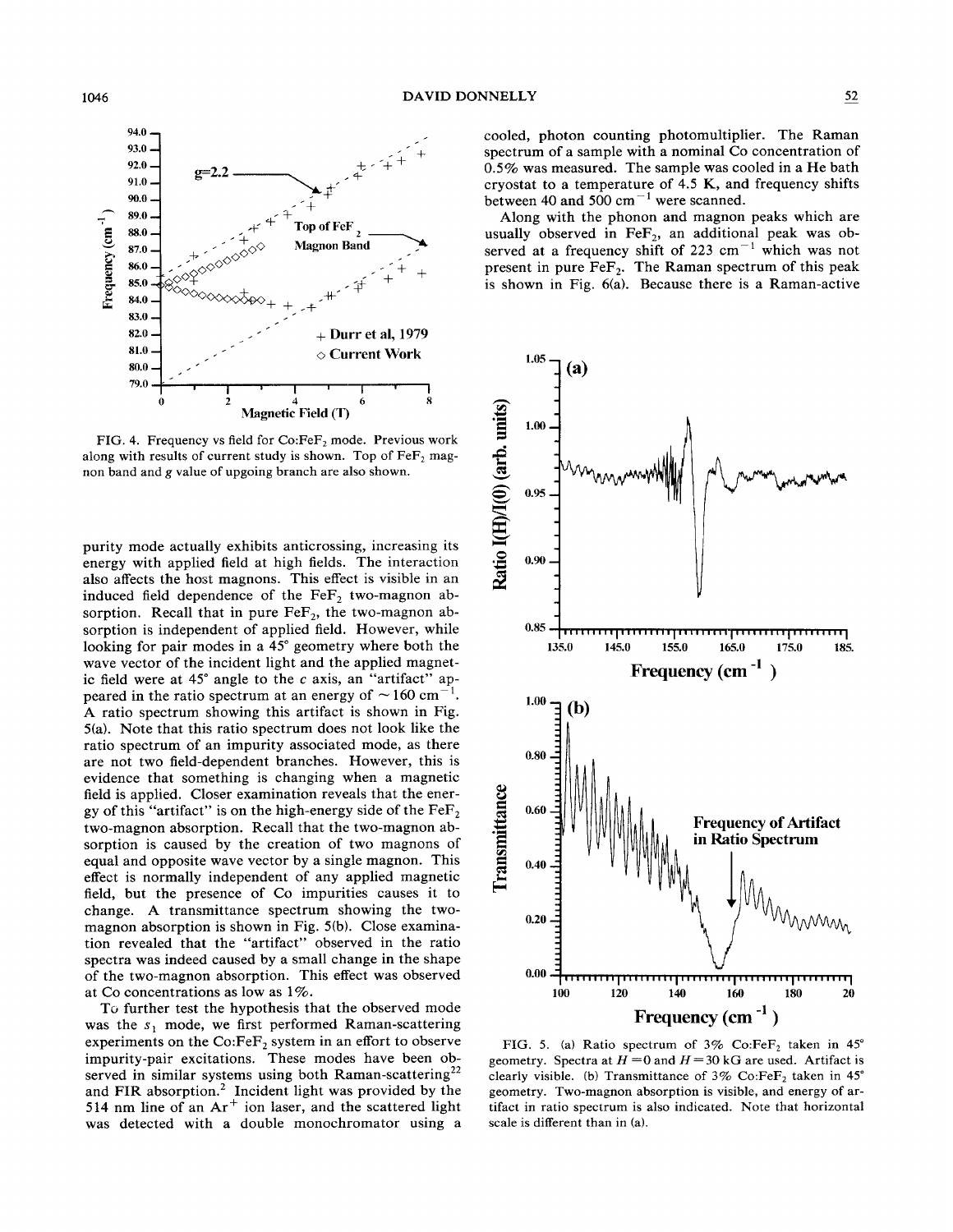phonon in FeF<sub>2</sub> at 257 cm<sup>-1</sup>, the possibility that the observed line was a vibrational impurity mode needed to be considered. One way of determining this would be to measure any shift of the line in an applied field. However, we were not able to apply a magnetic field in the Raman-scattering experiment, so we needed to find another method of determining if the observed line was magnetic or vibrational in nature. Fortunately, the Debye temperature in  $\text{FeF}_2$  is quite high, and the phonons can still be observed at room temperature. The Néel temperature is much lower, however, and any magnetic excitations will have completely disappeared when the sample has reached temperatures around 50 K. The temperature dependence of the observed line should then reveal



FIG. 6. Raman spectrum of 0.5% Co:FeF<sub>2</sub> (a)  $T=4.5$  K. (b) *T=50* K. Energy of impurity associated peak is indicated.

whether it is vibrational or magnetic in nature.

Raman spectra were measured for temperatures between 4.5 and 50 K. Both the impurity associated line and the Raman-active phonon at  $\sim$  260 cm<sup>-1</sup> were monitored to observe any difference in the temperature dependence. The Raman spectrum of the impurity associated line at a temperature of 50 K is shown in Fig. 6(b). Note that at 50 K, the impurity line is barely visible, while no change was observed in the phonon at 257 cm<sup> $-1$ </sup> over the same temperature range.

The temperature dependence of the Raman line leads us to conclude that it is magnetic in nature. The logical conclusion is that it is the impurity-pair excitation mentioned above. These excitations are caused by the simultaneous excitation of a local impurity mode and a shell mode by a single photon. Because Raman scattering proceeds without a change of parity, and the Co ground state is an odd parity state,<sup>23</sup> both  $s_0-p$  and  $s_0-f$  modes should be visible. Because of the low resolution of the spectrometer, we only observed a single line. Attempts to observe both uniform impurity modes and pair excitations in FIR absorption were hindered by the presence of the  $FeF<sub>2</sub>$  reststrahl band, which extends upward from 155  $cm^{-1}$ .

## DISCUSSION

This observed shift in the two-magnon absorption is caused by the interaction of the downgoing branch of the observed impurity mode at 85 cm<sup>-1</sup> with top of the upgoing  $FeF<sub>2</sub>$  magnon band. This shift occurs in the following way: The impurity interacts strongly with the host magnons, exhibiting anticrossing effects. It is reasonable to assume that the host magnons behave similarly. Since the impurity mode only interacts with one host magnon branch, the two branches no longer change their energies by the same amount, and the two-magnon absorption is thereby affected.

This affect raises the question of how only  $1\%$  of the spins in the crystal can have such a large effect on the host modes. If the mode were an  $s_0$  mode, one does not expect that this would happen, because the mode should be localized mainly on the impurity, even for mode energies close to the top of the host magnon band. Such localization has been observed in the  $V:FeF<sub>2</sub>$  system where the  $s_0$  mode occurs at frequency of 83.0 cm<sup>-1</sup>.<sup>7</sup> We resolve this dilemma by concluding that there are more spins than just the impurity spins participating in the excitation. This can only be the case if the excitation is localized on host spins rather than on impurity spins. In fact, if the excitation were the  $s_1$  shell mode, then there would be eight times as many spins participating in the excitation, and its spatial extent would be larger. This makes the observed effect on the host spins more plausible.

The energies of the  $s_0$  and shell modes can be predicted from the pair mode energy using mean-field theory. Assuming a single host-impurity exchange interaction between NNN, and using  $S = 2$ ,  $S' = 1.5$ ,  $D = 6.5$  cm<sup>-1,9</sup> and  $D' = 26.3$  cm<sup>-1</sup>,<sup>24</sup> we get a value of the host-impurity exchange of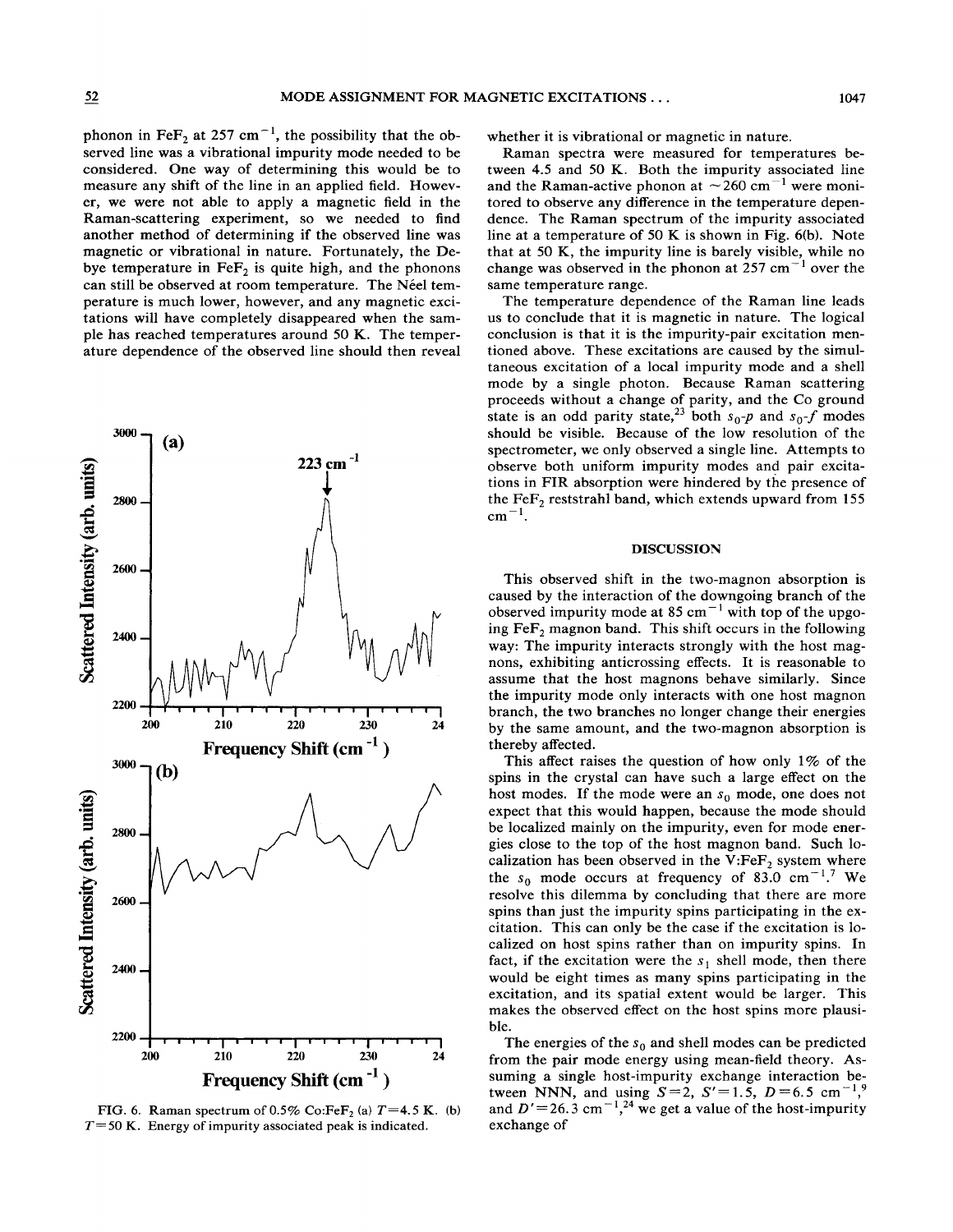$$
J_{2Fe-C_0} = -3.35
$$
 cm<sup>-1</sup>

We then can calculate the energies of the  $s_0$  and shell modes using this value. The energies are

$$
E_{s0}
$$
=159.7 cm<sup>-1</sup> and  $E_{shell}$ =85.0 cm<sup>-1</sup>

These numbers are in surprisingly good agreement with experiment. The proximity of the  $s_0$  mode to the FeF, reststrahl band makes observation difficult.

Finally, we turn to the localization conditions discussed earlier. We can apply these conditions to this system to determine if a localized  $s_1$  mode is to be expected. If we use the parameters appropriate to  $Co:FeF<sub>2</sub>$ , namely  $D=6.5$  cm<sup>-1</sup>,<sup>3</sup>  $D' = 26.3$  cm<sup>-1</sup>,<sup>24</sup>  $S' = 1.5$ ,  $S = 2$ , we find that

$$
\frac{1}{(1+\delta+\beta\delta')}=0.357 < \beta=0.75
$$

and a localized  $s_1$  mode is indeed expected.

#### **CONCLUSION**

We have repeated the earlier study, and have performed additional experiments which form a detailed study of the  $Co:FeF_2$  system. We have determined that the previous interpretation was incorrect, and that the observed mode at 85 cm<sup>-1</sup> is the  $s_1$  shell mode rather than the  $s_0$  impurity mode. Support for this conclusion is as follows: (a) The observed mode is very close in energy to the top of the  $\text{FeF}_2$  magnon band. This is not conclusive proof, but we know that shell modes are always close to the top of the host magnon band. (b) The g value of the mode is very close to that of the host, and very different from  $Co^{2+}$  in similar environments. (c) The observed mode interacts very strongly with host magnons, contrary to observed behavior of other  $s_0$  modes (7). (d) The energy of the pair excitation is inconsistent with the observed mode being an  $s_0$  mode. If the observed were an  $s_0$  mode, one would estimate the pair excitation energy to be the sum of the energies of the top of the host magnon band and the  $s_0$  mode (around 160 cm<sup>-1</sup>). The presence of the pair mode at 223 cm<sup> $-1$ </sup> requires a much larger  $s_0$  mode energy.

The previous interpretation was based on a calculation by Weber<sup>25</sup> which determined impurity mode eigenvectors for a linear chain when the mode was located either above or below the host band. The calculation showed that at zero field, the spatial extent of the impurity mode was inversely proportional to the energy separation from the host band. As the spatial extent of the mode becomes larger, there are more host spins participating, and this reasoning was used to explain the observed g value of the mode.

However, when a magnetic field is present, Weber's arguments no longer apply. The mode will spread spatially only as it gets closer to the host band of the same polarization (e.g., a downgoing impurity mode gets closer to the downgoing host band). This can only happen under very special circumstances. When the impurity mode and the host band it is approaching are of opposite polarizations, more elaborate mechanisms for coupling must



Predicted Co<sup>2+</sup> Mode

FeF 2-Magnon Absorption

170.0

160.0 150.0

 $140.0$ 

130.0

120.0

110.0

FIG. 7. Energy-level diagram for Co:FeF<sub>2</sub> system. Frequencies of relevant host modes, as well as observed and predicted Co modes are indicated.

be invoked. The mechanism for decay of impurity modes into host modes of the opposite polarization has been studied theoretically,<sup>13</sup> and proceeds via  $S_z$  nonconserving interactions. So, the arguments used to explain the previously observed behavior are not valid in this case.

The observed behavior is exactly what one would expect if the observed mode were an  $s_1$  shell mode, however. First, the mode would be localized on host spins, so that the expected g value would be that of the host. Also, since the  $s_1$  mode is similar to the modes at the zone boundary, one would expect it to interact strongly even with host modes of the opposite polarization. Finally, as the  $s_1$  mode approaches the host band, it becomes more spread out spatially, and it becomes more like the host modes with which it is degenerate, so that its intensity should decrease, as is observed.<sup>8</sup>

While the  $s_0$  mode has not yet been observed in this system, its energy has been predicted to be  $\sim 160$  cm<sup>-1</sup>. This is very close in energy to the  $\text{FeF}_2$  reststrahl band, which makes observation of it difficult. Application of a high enough magnetic field might drive the downgoing branch below the reststrahl band. Also, the mode might be observed in reflectance measurements. Efforts are underway to observe this mode. An energy-level diagram for this system is shown in Fig. 7.

### **ACKNOWLEDGMENTS**

The author wishes to thank D. Hone and V. Jaccarino for helpful discussions, and gratefully acknowledges support by Research Corporation.

Bottom of FeF

**Restrahl Band** 

Top of FeF $,$ 

1048